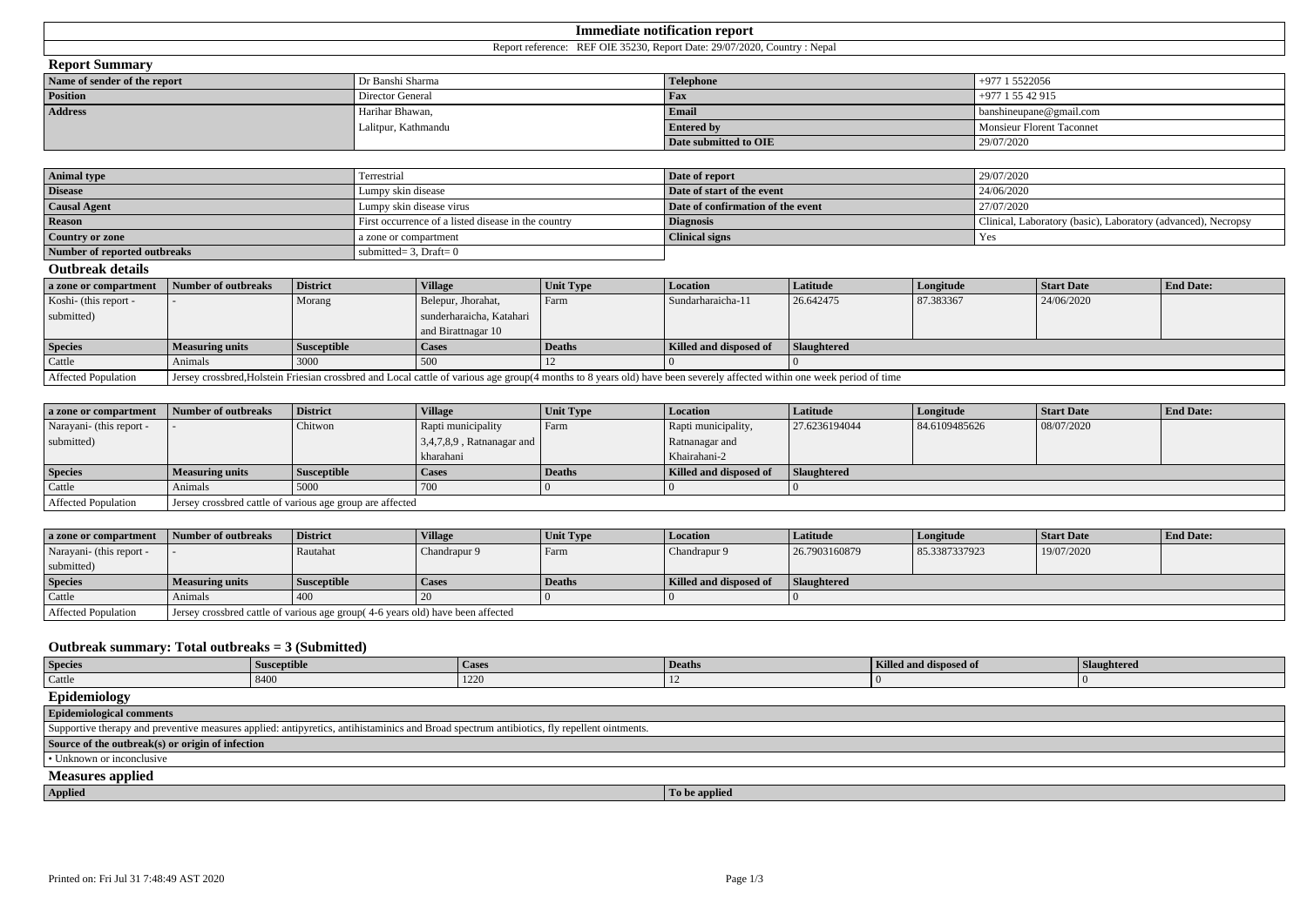| Applied                                                              | To be applied                                 |
|----------------------------------------------------------------------|-----------------------------------------------|
| • movement control inside the country                                | • vaccination in response to the outbreak (s) |
| $\cdot$ quarantine                                                   |                                               |
| · disinfection                                                       |                                               |
| $\cdot$ control of vectors                                           |                                               |
| <b>Animals treated</b>                                               | Vaccination Prohibited                        |
| $\overline{\phantom{a}}$ No                                          | No                                            |
| <b>Future Reporting</b>                                              |                                               |
| The event is continuing. Weekly follow-up reports will be submitted. |                                               |